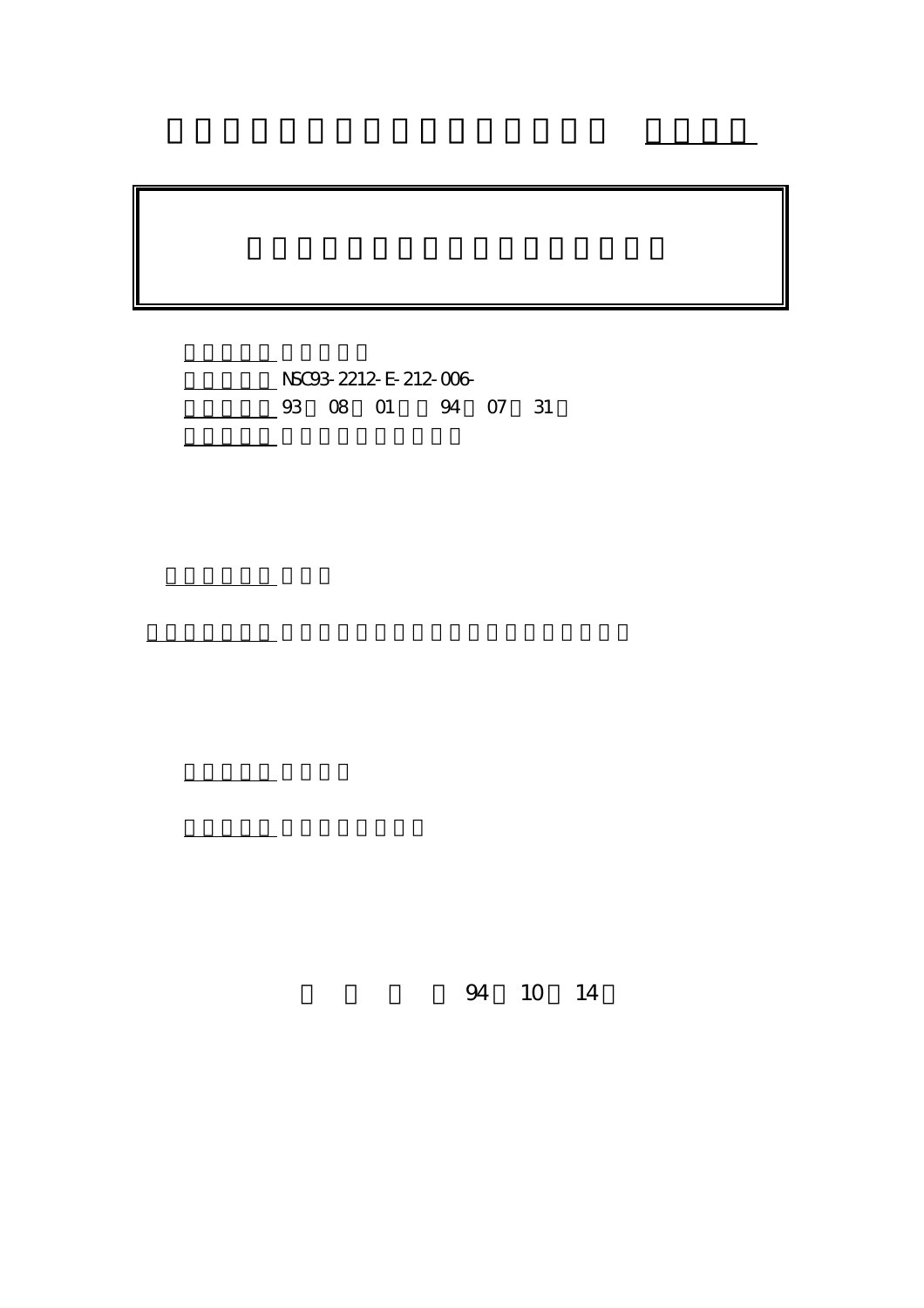# **The Research of Applying A Multi-Observation System to Radar Tracking Algorithm**

**Y.N. Chung, D.J. Juang, J.Y. Chen, C.C. Chen, and H.W. Huang**

Department of Electrical Engineering, Da-Yeh University

Changhua, Taiwan, 515, R.O.C.

E-mail: chung@mail.dyu.edu.tw TEL: 886-4-8511888 ext 2189

## **Abstract**

In view of the lack dynamicity in a tradeficral fiord sensor system, an algorithm of tracking multiple maneuvering targets in a dynamic sensor system is proposed in this paper. The algorithm combines coordinate longer and a multiple sensor data fusion for it to work in the dynamic With the developed algorithm, the sensors can be installed in fixed or moving systems which will improve the tracking accuracy and reliability of radar surveillance. Moreover, in order to solve the data association and target maneuvering situations, a computation logic including gating 1-step conditional maximum likelihood and a variable structure model as an adaptive maneuvering compensator is applied to solve both data association and target maneuvering problems simultaneously. In order to verify this approach, simulations of multi-target tracking problems are conducted. Computer simulation results indicate that this approach successfully tracks multiple targets in a dynamic sensor system and has good performance.

**Keywords**: dynamic sensor system, multiple sensor data fusion, gating, 1-step conditional maximum likelihood, adaptive maneuvering

# **1. Introduction**

compensator.

Multiple-target tracking (MTT) is an essential requirement for radar surveillance systems employing one or more sensors, together with computer subsystems. The objective of the tracking algorithm is to partition the sensor data into sets of observations produced by the same target. Once tracks are formed and confirmed, the number of targets can be estimated and quantities, such as the target position and velocity, can be computed for each track. Generally, MTT tracking problem consists of three parts: track initiation, track maintenance and track deletion. In real applications of MTT, both maneuvering and non-maneuvering targets must be tracked simultaneously.

Several algorithms that have been discussed in the literature point to the past work in this area. An approach of finding a way to incorporate

measurements into existing tracks was developed within the framework of Kalman filtering. They make decisions to accept or reject trajectories and then estimate the state conditioned upon the correctness of these decisions. Moreover, Chang and Tabaczynski presented a survey of problems and solutions which deal with target tracking. A well known data association algorithm denoted the joint probabilistic data association (JPDA) method that is suited to a high false target density environment was addressed in [1]. The ordinary PDA tracker performs poorly while tracking crossing targets or when the targets are close to each other. This difficulty is alleviated by the joint probabilistic data association (JPDA) algorithm from the joint likelihood functions corresponding to the joint hypotheses associating all the returns to different permutations of targets and clutter points [1]. A unifying approach to MTT was developed by Emre and Seo [5].

Another difficulty associated with is that the track estimates are easily distorted or divergent because of the target-maneuvering problem. This problem needs a technique that considers the performance of data association together with maneuver detection and estimation. Literatures on this subject can be found in [2-4].

Currently the radar surveillance is usually accomplished by fixed radar systems [6-11]. With this approach when the targets are in occluding conditions, it is unavoidable of miss detection. Furthermore, this fixed radar systems are lack of dynamicity when the enemy could easily destroy them to fail the radar surveillance. Based on these considerations, this paper develops dynamic sensors based multiple targets tracking system, which uses sensors installed in surveillance airplanes for improving the accuracy and reliability of radar surveillance system. In order to provide consistent coordinates in this dynamic sensors based multiple targets tracking system, the ground base station is employed as the coordinate center and the coordinates conversion in the dynamic multiple sensors is performed. Under this consistent coordinates, association between radar measurements and true targets are identified followed by the multiple target tracking procedure. The fundamental concept underlying this tracking algorithm is to define a model for target situations to pursue a correct association between radar measurements and true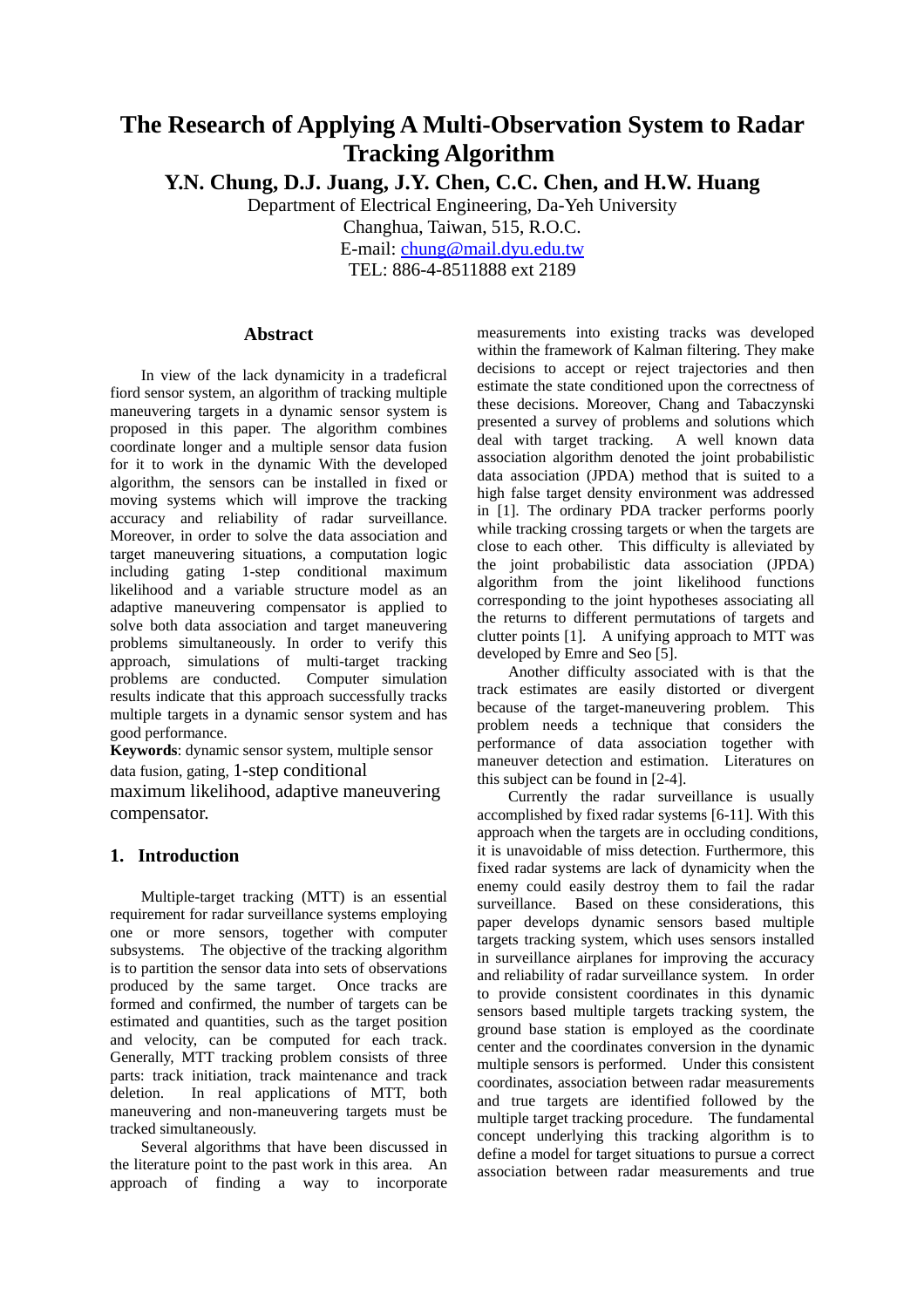targets using the 1-step conditional maximum likelihood technique, and to apply an adaptive algorithm for target maneuvering problems. A multiple sensor fusion tracking algorithm is also developed.

## **2. System Model Definitions**

 In this section, a dynamic model for a multi-target tracking algorithm is defined as follows:

$$
X(k+1) = FX(k) + GW(k)
$$
  
\n
$$
Y(k) = HX(k) + V(k)
$$
\n(1)

where

- $X(k)$ : the state vector of the target
- $Y(k)$  : the measurement vector of the target
- $W(k)$ : the system noise associated with the target, assumed to be normallydistributed with zero mean and variance  $Q(k)$
- $V(k)$  : the measurement error associated with the target , assumed to benormally distributed with zero mean and variance  $R_i(k)$ , and uncorrelated with  $W(k)$ .
- $H<sub>i</sub>$ : the measurement matrix of the target
- *F* : the transition matrix of the target
- *G* : input gain matrix of the target

#### **3. Conversion of the coordinates**

In order to organize the local sensor system coordinates, there is a conversion algorithm for central computation system. We assume that the local sensors are built in different airplanes who try to track a missile as shown in Figure1, and the ground radar system is the central sensor system. For the sake of convenient analysis, we use one sensor's data to calculate the relation of the conversion. Then we can expand it to all the sensors in the system, and Figure2 is the concept diagram. Let  $T_1 = (x_1, y_1, z_1)$ be the position of the missile with respect to the sensor in the airplane, and  $T_2$  be the position of missile with respect to ground central processor.  $R_1$  and  $R_2$  are the positions of the sensor and central processor with respect to a defined earth coordinate. ∆*R* is the position the airplane with respect to the central processor. If we let  $S_1$  and  $S_2$  denote the magnitude of  $T_1$  and  $T_2$ , then we can have

$$
s_1 = |T_1| = \left(x_1^2 + y_1^2 + z_1^2\right)^{1/2} \tag{5}
$$

and 
$$
s_2 = |T_2| = |\Delta R + T_1|
$$
 (6)

The derivative of  $S_1$  and  $S$  are then

$$
\dot{s}_1 = \frac{d}{dt} |T_1| = \frac{d}{dt} \left( x_1^2 + y_1^2 + z_1^2 \right)^{1/2} = \frac{x_1 \dot{x}_1 + y_1 \dot{y}_1 + z_1 \dot{z}_1}{s_1}
$$
\n(7)

$$
\dot{s}_2 = \frac{d}{dt} |T_2| = \frac{d}{dt} |T_1 + \Delta R| \tag{8}
$$

$$
\begin{cases}\n\left[ (R_0 + h_i) \cos \mu_i \cos L_i \right] \hat{x}, \\
\left[ (R_0 + h_i) \cos \mu_i \sin L_i \right] \hat{y}, \\
\left[ (R_0 + h_i) \sin \mu_i \right] \hat{z}\n\end{cases}
$$
\n(9)

$$
\Delta R = \hat{x}[(R_0 + h_1)\cos \mu_1 \cos L_1 - (R_0 + h_2)\cos \mu_2 \cos L_2]
$$
  
+ $\hat{y}[(R_0 + h_1)\cos \mu_1 \sin L_1 - (R_0 + h_2)\cos \mu_2 \sin L_2]$   
+ $\hat{z}[(R_0 + h_1)\sin \mu_1 - (R_0 + h_2)\sin \mu_2]$   
 $\approx \hat{x}\Delta R_x + \hat{y}\Delta R_y + \hat{z}\Delta R_z$ 

where

$$
R_0
$$
: Earth radius  $h_i$ : Altitude of  $T_i$  above spherical  $L_i$ : Longitude of  $T_i$   $\mu_i$ : Latitude of the  $T_i$ 

Based on the conversion relation of Cartesian coordinate system  $(\hat{x}, \hat{y}, \hat{z})$  and spherical coordinate system  $(\hat{e}_r, \hat{e}_u, \hat{e}_L)$ .

$$
\begin{bmatrix} \hat{x} \\ \hat{y} \\ \hat{z} \end{bmatrix} = \begin{bmatrix} \cos u \cos L & -\sin u \cos L & -\sin L \\ \cos u \cos L & -\sin u \sin L & \cos L \\ \sin u & \cos u & 0 \end{bmatrix} \begin{bmatrix} \hat{e}_r \\ \hat{e}_u \\ \hat{e}_L \end{bmatrix} = Q \begin{bmatrix} \hat{e}_r \\ \hat{e}_u \\ \hat{e}_L \end{bmatrix}
$$

$$
(11)
$$

(10)

According to Eq(10) and Eq(11), we have 
$$
\frac{1}{2} \int_{-\infty}^{\infty} f(x) \, dx
$$

$$
\begin{bmatrix}\n\Delta R_{x_1} \\
\Delta R_{y_1} \\
\Delta R_{z_1}\n\end{bmatrix} = Q' \begin{bmatrix}\n\Delta R_x \\
\Delta R_y \\
\Delta R_z\n\end{bmatrix}
$$
\n(12)

$$
Q' = \begin{pmatrix} -\sin L & \cos L & 0 \\ -\sin u \cos L & -\sin u \sin L & \cos u \\ \cos u \cos L & \cos u \sin L & \sin u \end{pmatrix}
$$
 (13)

Replacing Eq.(13) into Eq.(12), the transfer matrix using the vector conversion theorem.

$$
\begin{pmatrix} \hat{x}_2 \\ \hat{y}_2 \\ \hat{z}_2 \end{pmatrix} = N \begin{pmatrix} \hat{x}_1 \\ \hat{y}_1 \\ \hat{z}_1 \end{pmatrix}, \qquad N = \begin{pmatrix} N_{11} & N_{12} & N_{13} \\ N_{21} & N_{22} & N_{23} \\ N_{31} & N_{32} & N_{33} \end{pmatrix}
$$
 (14)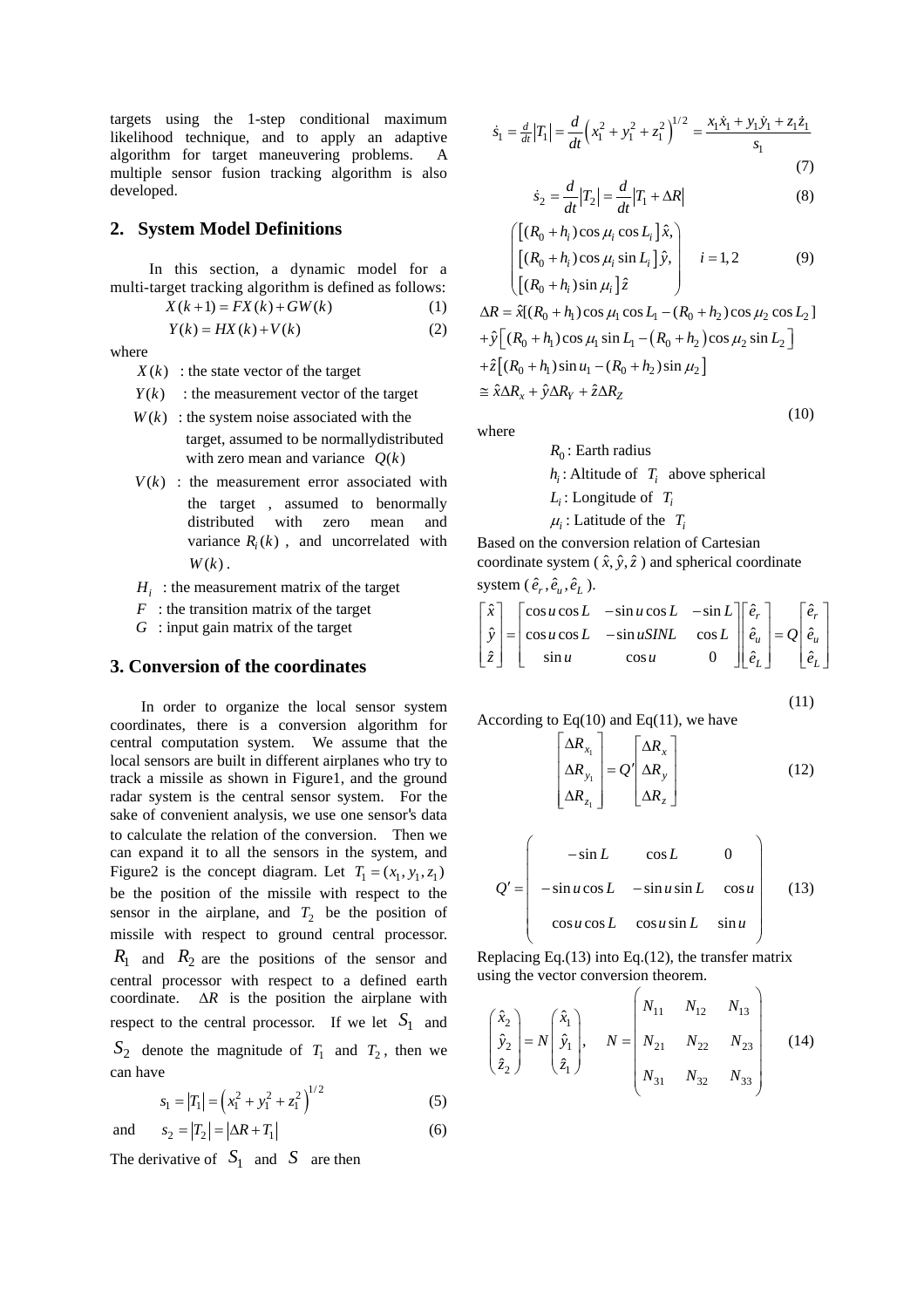$$
N_{11} = (-\sin L_1 - \sin L_2) + (\cos L_1 \cos L_2) = \cos \Delta L
$$
  
\n
$$
N_{12} = \sin u_1 \sin \Delta L
$$
  
\n
$$
N_{13} = -\cos u_1 \sin \Delta L
$$
  
\n
$$
N_{21} = \sin u_2 \sin \Delta L
$$
  
\n
$$
N_{22} = \sin u_1 \sin u_2 \cos \Delta L + \cos u_u \cos u_2
$$
  
\n
$$
N_{23} = \sin u_1 \cos u_2 - \sin u_2 \cos u_1 \cos \Delta L
$$
  
\n
$$
N_{31} = \cos u_2 \sin \Delta L
$$
  
\n
$$
N_{32} = \sin u_2 \cos u_1 - \cos u_2 \sin u_1 \cos \Delta L
$$
  
\n
$$
N_{33} = \sin u_2 \sin u_1 + \cos u_2 \cos u_1 \cos \Delta L
$$
  
\n(15)

where

 $\cos \Delta t_1$   $\sin u_1 \sin \Delta t$   $-\cos u_1 \sin t_1$  $N = \begin{vmatrix} \sin u_2 \sin \Delta t_1 & \sin u_1 \sin u_2 \cos \Delta t + \cos u_1 \cos u_2 & \sin u_1 \cos \Delta t_2 \sin \Delta t_1 & \sin u_1 \sin \Delta t_1 & \sin u_1 \cos \Delta t_1 & \sin u_1 \cos \Delta t_1 & \sin \Delta t_1 & \sin \Delta t_1 & \cos \Delta t_1 \cos \Delta t_1 & \cos \Delta t_1 & \cos \Delta t_1 & \cos \Delta t_1 & \cos \Delta t_1 & \cos \Delta t_1 & \cos \Delta t_1 & \cos \Delta t_1 & \cos \Delta t_1 & \cos \Delta t_1 & \cos \Delta t_1 & \cos$  $\lfloor \cos u_2 \sin \Delta L \ \sin u_2 \cos u_1 - \cos u_2 \sin u_1 \cos \Delta L \ \sin u_2 \sin u_1 + \cos u_2 \cos u_1 \cos \Delta L \rfloor$  $\begin{bmatrix} \cos \Delta t_1 & \sin \Delta t & -\cos \theta_1 \sin \Delta t \end{bmatrix}$ (16)

and  $\Delta L = L_1 - L_2$   $\tan B_2 = \frac{x_2}{y_2}$   $\tan E_2 = \frac{z_2}{(x_2^2 + y_2^2)^{1/2}}$ , so we can find the relation of position,  $T_2 = (x_2, y_2, z_2)$  as

$$
x_2 = (x_1 + \Delta R_{x_1}) N_{11} + (y_1 + \Delta R_{y_1}) N_{12} + (z_1 + \Delta R_{z_1}) N_{13}
$$
  
\n
$$
y_2 = (x_1 + \Delta R_{x_1}) N_{21} + (y_1 + \Delta R_{y_1}) N_{22} + (z_1 + \Delta R_{z_1}) N_{23}
$$
 (17)  
\n
$$
z_2 = (x_1 + \Delta R_{x_1}) N_{31} + (y_1 + \Delta R_{y_1}) N_{32} + (z_1 + \Delta R_{z_1}) N_{33}
$$

Similarly, the velocity detected by the local sensor can be derived. Assume that the velocity of target is  $\vec{v}_s = (v_{sx1}, v_{sy1}, v_{sz1})$ , Further assume that the velocity of the target detected by the sensor is  $\vec{v}_1 = (v_{x1}, v_{y1}, v_{z1})$ , the velocity of sensor is  $\vec{v}_2 = (v_{x2}, v_{y2}, v_{z2})$ , and the velocity of ground central system is  $\vec{v}_2 = (0,0,0)$  as it is fixed. Then the velocity of the central ground system can be computed as  $\Delta V = \vec{V_1} - \vec{V_2} = (v_{x1} - 0, v_{y1} - 0, v_{z1} - 0) = \vec{V_1}$ 

$$
\vec{v}_{x}[(R_{0} + h_{1})\cos \mu_{1} \cos \nu_{1} - (R_{0} + h_{2})\cos \mu_{2} \cos L_{2}]
$$
  
\n
$$
+ \vec{v}_{y}[(R_{0} + h_{1})\cos \mu_{1} \sin L_{1} - (R_{0} + h_{2})\cos \mu_{2} \sin L_{2}]
$$
  
\n
$$
+ \vec{v}_{z}[(R_{0} + h_{1})\sin \mu_{1} - (R_{0} + h_{2})\sin \mu_{2}]
$$
  
\n
$$
\equiv \vec{v}_{x} \Delta V_{x} + \vec{v}_{y} \Delta V_{y} + \vec{v}_{z} \Delta V_{Z}
$$
\n(18)

where  $R_0, h_i, \mu_i, L_i$  are defined in Eq.(10). Assume

$$
\begin{bmatrix}\n\Delta V_{x1} \\
\Delta V_{y1} \\
\Delta V_{z1}\n\end{bmatrix} = Q \begin{bmatrix}\n\Delta V_{x} \\
\Delta V_{y} \\
\Delta V_{z}\n\end{bmatrix}
$$
\n(19)

and

$$
\begin{pmatrix} \vec{v}_2 \\ \vec{v}_2 \\ \vec{v}_2 \end{pmatrix} = N \begin{pmatrix} \vec{v}_1 \\ \vec{v}_1 \\ \vec{v}_1 \end{pmatrix}
$$
 (20)

We can find the relation of velocity:

 $v_{sx2} = (v_{sx1} + \Delta V_{x1}) N_{11} + (v_{sy1} + \Delta V_{y1}) N_{12} + (v_{sz1} + \Delta V_{z1}) N_{13}$  $v_{sy2} = (v_{sx1} + \Delta V_{x1}) N_{21} + (y_{sy1} + \Delta V_{y1}) N_{22} + (v_{sz1} + \Delta V_{z1}) N_{23}$  $v_{sz2} = (v_{sz1} + \Delta V_{x1})N_{31} + (y_{sy1} + \Delta V_{y1})N_{32} + (v_{sz1} + \Delta V_{z1})N_{33}$ (21)

#### **4. Multi-Sensor Fusions Algorithm**

Suppose that a system distributes N sensors, the district of prognosticate has L targets, and the ith sensor have *Li* targets the dynamic state model of dispersed time and measurement model were define.

The dynamic state model of the central processing system has the following form:

 $X(k+1) = F(k)X(k) + G(k)W(k)$ 

$$
Y_i(k) = C_i(k)X(k) + V_i(k), \quad i = 1, \dots, N
$$

Also, the sensor model of the central processing system has the form of:

$$
X_i(k+1) = F_i(k)X_i(k) + G_i(k)W_i(k) \quad i = 1,...N
$$
  

$$
Y_i(k) = H_i(k)X(k) + V_i(k), \quad i = 1,......,N
$$

 $(35)$ 

(34)

Also let sensor model of the central processing system be written as:

$$
C_i(k) = H_i(k)M_i(k)
$$
\n(36)

In order to combine the sensor data with one data form the central processor the coordinate of  $X_i(k+1)$ ,  $Y_i(k)$  and  $C_i(k)$  has to be performed.

Assume that:

$$
Y(k) = \begin{bmatrix} Y_1(k) \\ Y_2(k) \\ \vdots \\ Y_{L_i}(k) \end{bmatrix}, C(k) = \begin{bmatrix} C_1(k) \\ C_2(k) \\ \vdots \\ C_N(k) \end{bmatrix}
$$

 $R(k) = diag[R_1(k), \dots, R_N(k)]$ 

The global estimate can be computed with a Kalman filter:

$$
\hat{X}_f(k|k) = \hat{X}_f(k|k-1) + K(k)[Y(k) - C(k)\hat{X}_f(k|k-1)]
$$
\n(37)

$$
K(k) = P_f(k | k-1)C^T(k) \cdot [C(k)P_f(k | k-1)C^T + R(k)]^{-1}
$$

(38)

(43)

$$
P_f(k | k) = [I - K(k)C(k)]P_f(k | k - 1)
$$
 (39)

$$
\hat{X}_f(k+1|k) = F(k)\hat{X}_f(k|k)
$$
 (40)

$$
P_f(k|k-1) = F(k)P_f(k-1|k-1)F^T(k) + G(k)Q(k)G^T(k)
$$
\n(41)

In order to combine the results obtained form the central system and those from local system,we define the fusion matrix  $B_f(k)$  as follows:

$$
B_f(k) = \left[\sum_{i=1}^{N} M_i^T(k) M_i(k)\right]^{-1}
$$
 (42)

$$
\hat{X}_f(k|k) = A_f(k)\hat{X}_f(k-1|k-1) + \sum_{i=1}^{N} K_i(k)Y_i(k) \cdot B_f(k)
$$

where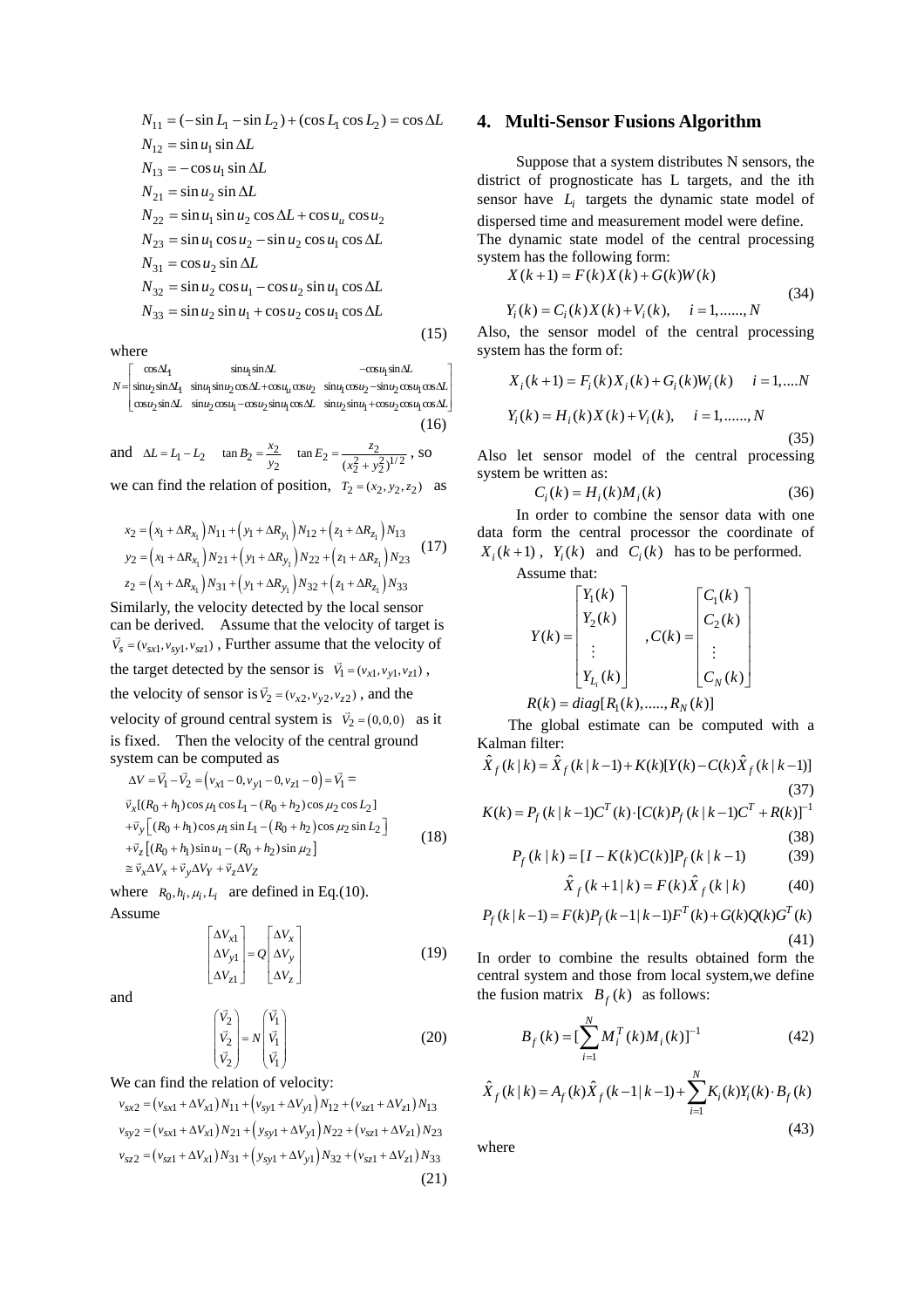$$
A_f(k) = [I - \sum_{i=1}^{N} K_i(k)C_i(k) \cdot B_f(k)]F(k)
$$
 (44)

and

$$
K_i(k) = P_f(k \mid k-1)C_i^T \cdot [C_i(k)P_f(k \mid k-1)C_i^T + R_i(k)]^{-1}
$$
\n(45)

Moreover, we need combine the tracking the algorithm of local system for the estimation.

The local value of the estimate is calculated also by Kalman filter as follows:

$$
\hat{X}_{if}(k|k) = A_{if}(k)\hat{X}_{if}(k-1|k-1) + K_{if}(k)Y_{i}(k)
$$
\n
$$
A_{i}(k) - [I - K_{i}(k)H_{i}(k)]F_{i}(k)
$$
\n(47)

$$
A_{ij}(\kappa) = \begin{bmatrix} 1 & \kappa_{ij}(\kappa) \mathbf{1} \mathbf{1}_i(\kappa) \mathbf{1}_j(\kappa) \\ \kappa_{ij}(\kappa) \mathbf{1}_i(\kappa) \mathbf{1}_j(\kappa) \end{bmatrix}
$$

$$
K_{if}(k) = P_{if}(k | k - 1)H_i^T \cdot [H_i(k)P_f(k | k - 1)H_i^T + R_i(k)]^{-1}
$$
\n(48)

$$
P_{if}(k | k-1) = F_i(k)P_{if}(k-1 | k-1)F_i^T + G_i(k)Q_i(k)G_i^T(k)
$$
\n(49)

Rearranging Eq.(46), we have

$$
K_{if}(k)Y_i(k) = \hat{X}_{if}(k | k) - A_{if}(k)\hat{X}_{if}(k-1 | k-1)
$$
 (50)

$$
K_i(k)Y_i(k) = \Phi_i\{\hat{X}_{if}(k | k) - A_{if}(k)\hat{X}_{if}(k-1 | k-1)\}\
$$

where

$$
\Phi_i(k) = P_f^{-1}(k \mid k) M_i^T(k) P_{if}(k \mid k)
$$
 (52)

(51)

Applying these results into  $Eq(51)$ , we can obtain:

$$
\hat{X}_f(k | k) = A_f(k)\hat{X}_f(k-1 | k-1) +
$$
\n
$$
\sum_{i=1}^N \Phi_i(k) \left[ \hat{X}_{if}(k | k) - A_{if}(k) \hat{X}_{if}(k-1 | k-1) \right] \cdot B_f(k)
$$

$$
= SI(k | k) + \sum \Phi_i(k) \hat{X}_{if}(k | k) \cdot B_f(k)
$$
\n(53)

where

$$
SI(k|k) = A_f(k)\hat{X}_f(k-1|k-1) - \sum_{i=1}^{N} T_i(k)\hat{X}_{if}(k-1|k-1) \cdot B_f(k)
$$
\n(54)

and

$$
T_i(k) = \Phi_i(k) A_{if}(k)
$$
\n(55)

Data fusion is the center of multi-target system. When tracking multi-target happen mutual overlap, data fusion is the best way to solve the problem.

#### **5. Simulations**

The simulation algorithm for the proposed multi-target tracking algorithm is developed. In the simulation, the measurement noise and clutter points were created using random number generators. The measurement data was obtained via a discredited version of true target motion in addition to measurement errors. Kalman filters are used to estimate the state vector  $\hat{X}(k|k)$  recursively. Once

measurement data is received, the corresponding likelihood is calculated based on each hypothesis. The conditional estimate of target states is evaluated and combined with the individual estimate upon each hypothesis, weighted by the corresponding likelihood function. The performance of multiple-target tracking in the planar case was simulated under several different situations. In order to compare the performance of different algorithm, we simulated each situation by two different approaches. Method1: Using an adaptive tracking algorithm together with a data association technique.Method2: Using an adaptive estimator for tracking algorithm proposed in this paper.

First, the simulations of tracking multiple targets are presented in Figure 4 and Figure 5. Its initial conditions and maneuvering situations are shown in Table 1 and Table 2 respectively. After using Monte Carlo fifty runs, we have the simulation results whose average tracking errors are shown in Table 3. Moreover, the position and velocity errors are shown in Figure 6 and figure 7, respectively. According to the simulation results, the proposed tracking algorithm in this paper works quite well and better.



**Figure 1 Radar tracking system diagram** 



**Figure 2 Sensor system coordinate diagram**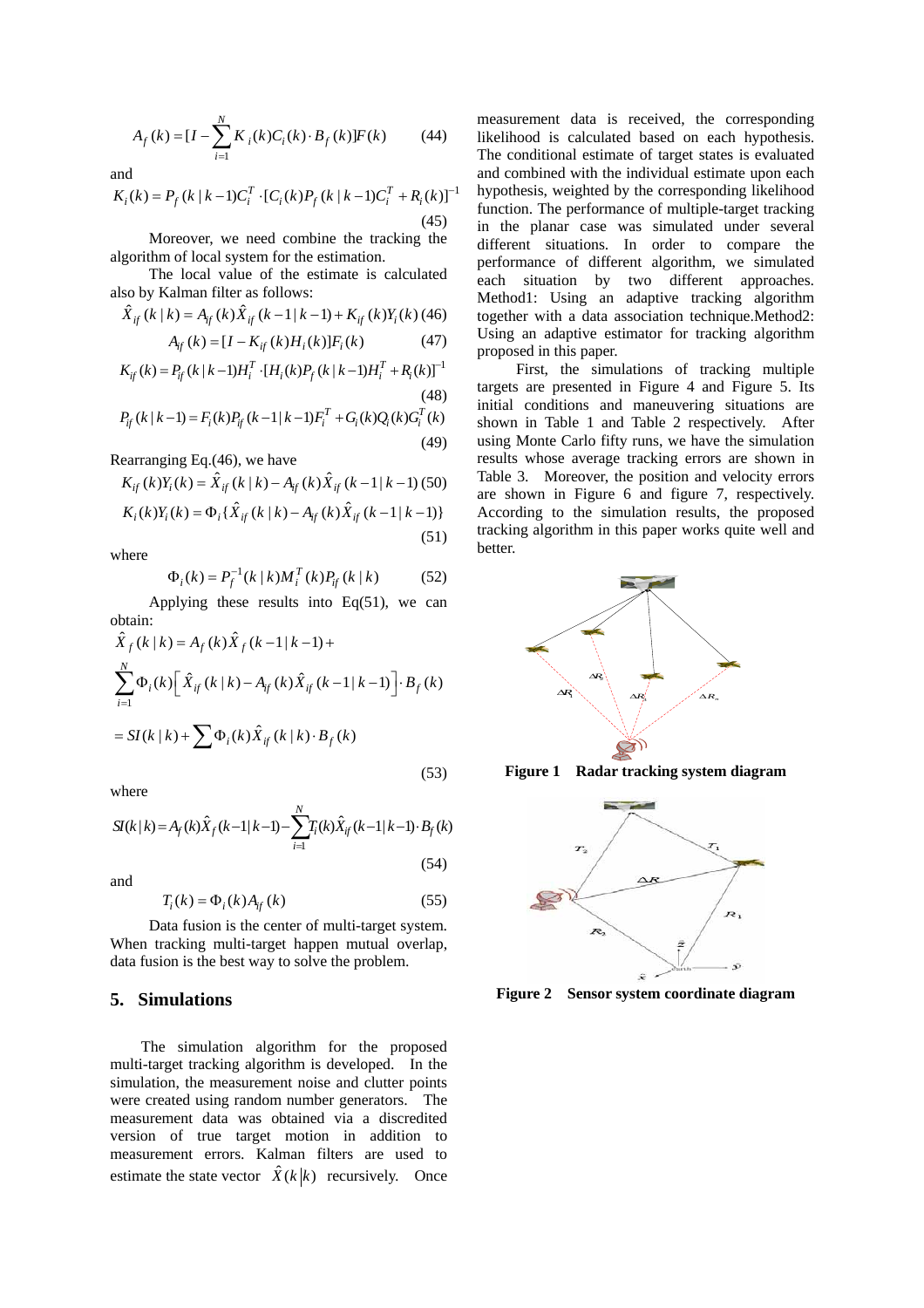

**Figure 4 Simulation of tracking Multiple targets (Method 1)** 



**(Method 2)** 



 **Figure 6 Performance error tracking Multiple targets (Method 1)** 



0 10 20 30 40 50 60 70 80 0 200 400 600 80 Tracking Step Position errors(m) 0 10 20 30 40 50 60 70 80 Tracking Step 0 50 100 150 200 250 Velocity errors(m/s)

**Figure 7 Performance error tracking Multiple targets (Method 2)** 



|          | X(m) | X(m/s) | Y(m)  | Y(m/s) |
|----------|------|--------|-------|--------|
| Target 1 | 2000 | 450    | 10000 |        |
| Target 2 | 2000 | 450    | 15000 |        |
| Target 3 | 2000 | 450    | 35000 |        |
| Target 4 | 2000 | 450    | 40000 |        |